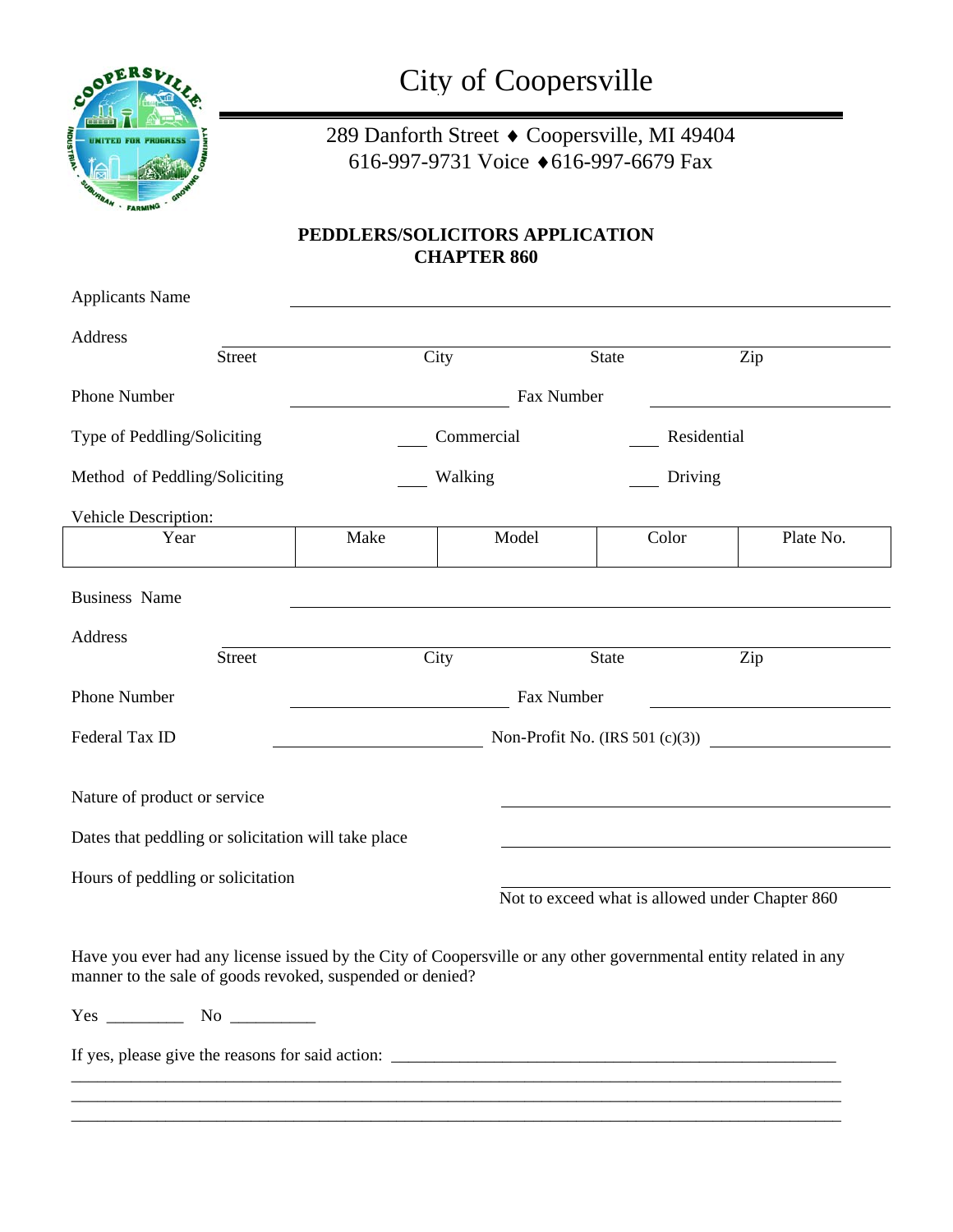# *PLEASE READ CAREFULLY AND SIGN*

## **Chapter 860 Peddlers and Solicitors**

860.01 License required.

It shall be unlawful for any solicitor or peddler as defined in section 860.02 of this chapter to engage in such business within the city limits of the City of Coopersville without first obtaining a license therefore in compliance with the provisions of this chapter.

#### 860.02 Definitions.

(1) *Solicitor.* A solicitor is any person traveling either by foot, motor vehicle or any other type of conveyance, from place to place seeking to obtain orders for the purchase of goods or services for future delivery or performance.

(2) *Peddler*. A peddler is any person, who travels by foot, motor vehicle or any other type of conveyance, from place to place, selling or offering for sale goods or services.

#### 860.03 Application.

Before a license can be issued, an application for a license under this chapter must be filed with the City Clerk's office.

(1) Application for licenses required by this chapter shall be made upon forms provided by the clerk, which shall be signed and verified under oath by the applicant of an individual, or by the authorized agent for any firm, partnership, association, corporation, company or organization and shall, as a minimum, contain the following:

- a) If an individual, the name, address and telephone number of the individual.
- b) If a partnership, the name, residence and business address and telephone number of each partner.
- c) If a corporation, the name, business address and telephone number of the corporation and the names of the principal officers, directors and local representatives, their residence and business address, telephone numbers, and if a foreign corporation, whether they are authorized to do business in the state.
- d) If an employee the name, residence and telephone number of the employee together with written credentials setting forth the exact nature of his employment.
- e) The length of time for which the right to do business is sought.
- f) Two current photographs of the applicant or the agent for the applicant who is to do the actual canvassing, soliciting or peddling. Each photograph shall be two inches by two inches showing the head and shoulders of the applicant or agent.
- g) A brief description of the product or services involved.
- h) For each applicant or agent or employee of an applicant under the age of 17 years, appropriate working papers shall be filed with the clerk at the time of application.
- i) A description of the vehicle or vehicles being used in the operation of the canvasser, solicitor and/or peddler along with a license plate number of each vehicle.
- j) The application must include a copy of the applicant's computerized criminal history (CCH).
- k) The application must include a copy of the applicant's master driving records. The applicant may obtain a copy of his master driving record from a secretary of state branch office.

#### 860.04 Issuance of license.

The City Clerk or designee, upon timely receipt of a completed application form, evidence of required insurance, and payment of the prescribed license fee, shall issue to the applicant the appropriate license. The license shall contain the signature of the issuing officer and shall show the name, the type of license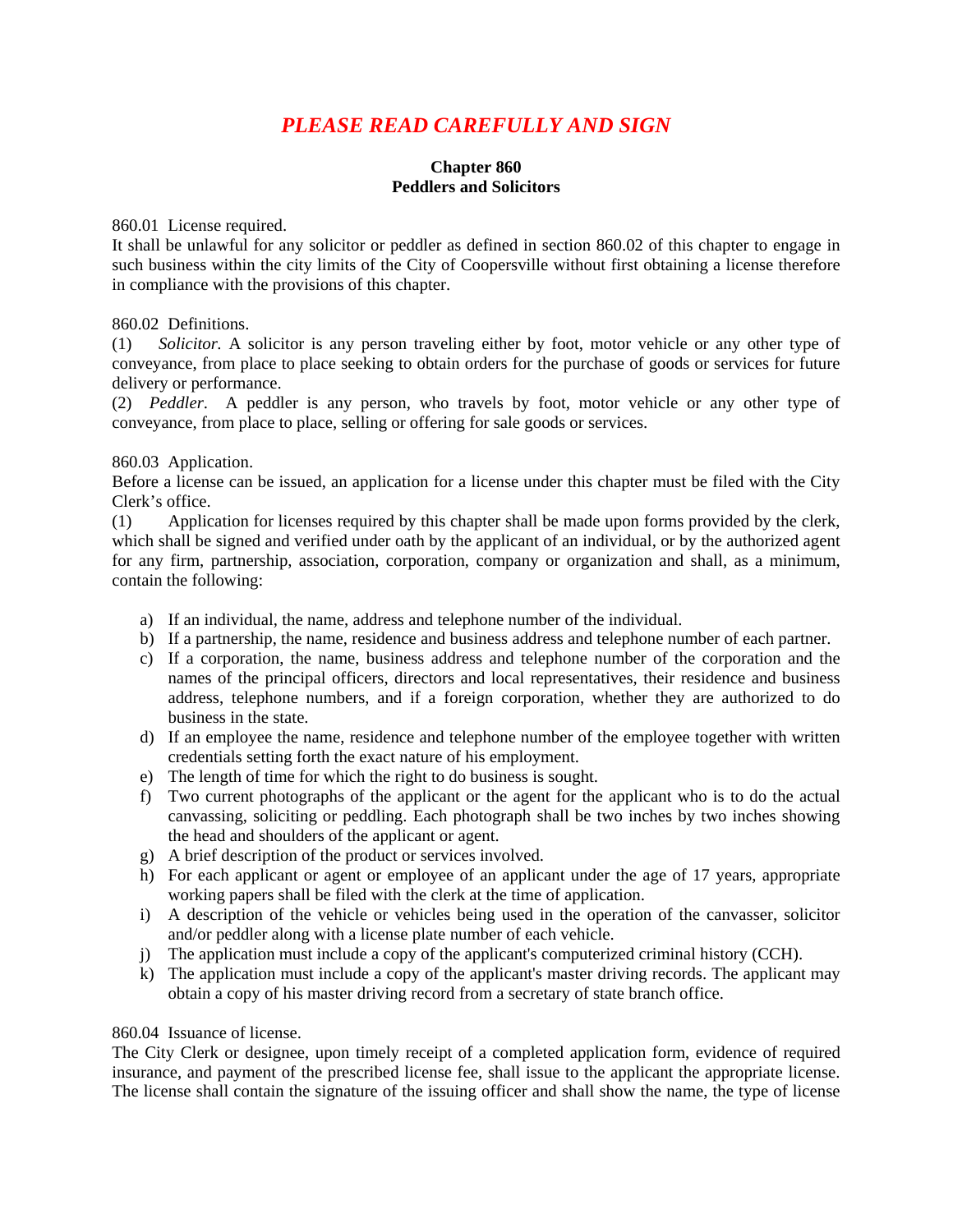issued and the date of issuance and expiration. Before any license is issued to an applicant proposing to sell or solicit for sale any food or product for human consumption, certification must be received from the County Health Officer.

860.05 Display and use of license.

- (1) A licensee shall carry upon his/her person at all items when engaged in the activity for which the license is granted.
- (2) A licensee shall exhibit their license at the request of any properly identified public authority or by any person with whom the licensee is dealing in connection with the licensed activities.
- (3) A licensee shall not loan, sell, give or assign to any other person, or allow any other person to use or display, or to destroy, damage or remove, or to have in his possession, any license which has been issued to the licensee.
- (4) No person shall display an expired license, a license for which a duplicate has been issued, a license which has been suspended or revoked, or a license which was approved and issued for another person.
- (5) No person shall write upon, alter, amend, modify, change or damage a license, except as required by this article or as authorized by the city clerk.

860.06 Prohibited conduct.

In addition to other provisions of this chapter, no person shall:

- (1) Enter a private residence under pretenses other than for soliciting or peddling.
- (2) Remain in a private residence or on the premises thereof after the owner or occupant thereof has requested any such person to leave.
- (3) Enter upon the premises of a private residence to solicit or peddle when the owner or occupant thereof has displayed a "no soliciting" or "no peddling" sign on such premises.
- (4) Conduct business or any activities permitted by this chapter in such a manner as to obstruct the free and uninterrupted passage of the public along the sidewalk. A violation of this subsection shall be a civil infraction (see Section 804.99 for general Code Penalty).
- (5) Solicit or peddle at a private residence prior to 9:00 a.m. and after 8:00 p.m., or at any time on a Sunday or on a state or national holiday.
- (6) Visiting any dwelling or residence without an appointment where a sign is displayed stating "no peddlers,' "no solicitors," "no salespersons," "no trespassing" or words of similar meaning.
- (7) Solicit or peddle on a street or within an area which has been closed by City of Coopersville Traffic Order for an art fair, street fair or other special event, except where special permits are issued in accordance with standards established by City Council.

## 860.06 Fees.

The application and license fees shall be set from time to time by resolution of the City Council.

## 860.07 Exemptions.

- (1) Any person under 18 years of age, when engaged in soliciting or peddling on foot in the neighborhood of their residence under the direct supervision of a school or a recognized charitable or religious organization, shall be wholly exempt from the requirements of this chapter.
- (2) Any person, other than the person qualifying for exemption under subsection (1) above, soliciting or peddling on behalf of and solely for the benefit of a nonprofit corporation, ecclesiastical corporation, fraternal association or other entity which is recognized by the United States Internal Revenue Service and the state of Michigan as a nonprofit entity and whose earnings are exempt from federal and state income tax shall be exempt from the license fee requirement of section 860.06, but shall comply with all other requirements of this chapter.